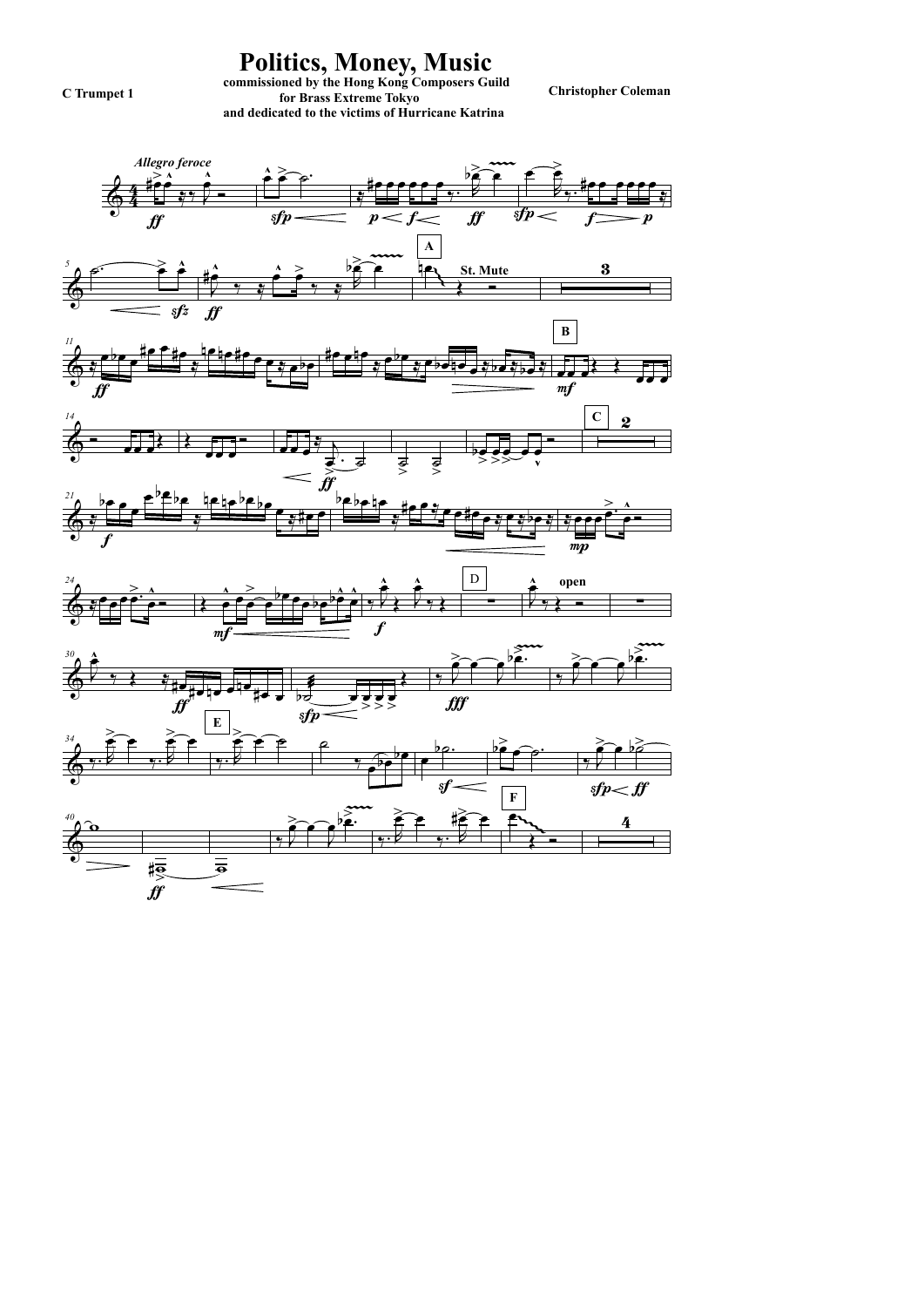Politics, Money, Music